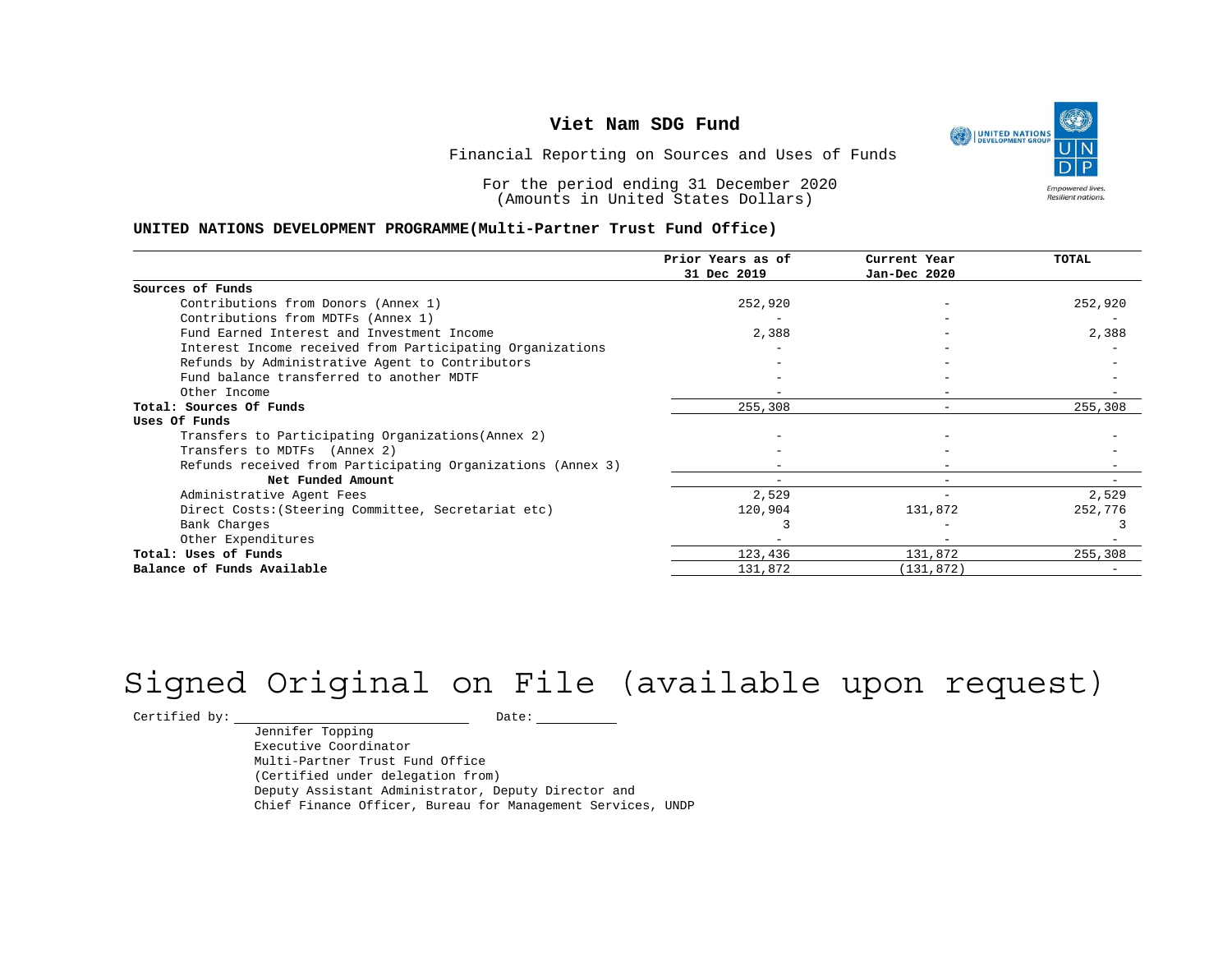

Financial Reporting on Sources and Uses of Funds

For the period ending 31 December 2020 (Amounts in United States Dollars)

#### **UNITED NATIONS DEVELOPMENT PROGRAMME(Multi-Partner Trust Fund Office)**

#### **Annex - 1: Contributions**

|                                | Prior Years as of | Current Year                 | TOTAL   |
|--------------------------------|-------------------|------------------------------|---------|
|                                | 31 Dec 2019       | Jan-Dec 2020                 |         |
| From Contributors              |                   |                              |         |
| Australian Agency for Int'l De | 21,922            | $\overline{\phantom{0}}$     | 21,922  |
| CANADIAN INTERNATIONAL DEVELOP | 7,023             | $\overline{\phantom{m}}$     | 7,023   |
| Delivering Results Together    | 16,260            | $\overline{\phantom{0}}$     | 16,260  |
| Expanded DaO Funding Window    | 89,935            | $\overline{\phantom{0}}$     | 89,935  |
| GOVERNMENT OF LUXEMBOURG       | 30,243            | $\overline{\phantom{m}}$     | 30,243  |
| GOVERNMENT OF NORWAY           | 51,853            |                              | 51,853  |
| GOVERNMENT OF SPAIN            | 35,684            | $\overline{\phantom{0}}$     | 35,684  |
| Total: Contributions           | 252,920           | $\qquad \qquad \blacksquare$ | 252,920 |

## Signed Original on File (available upon request)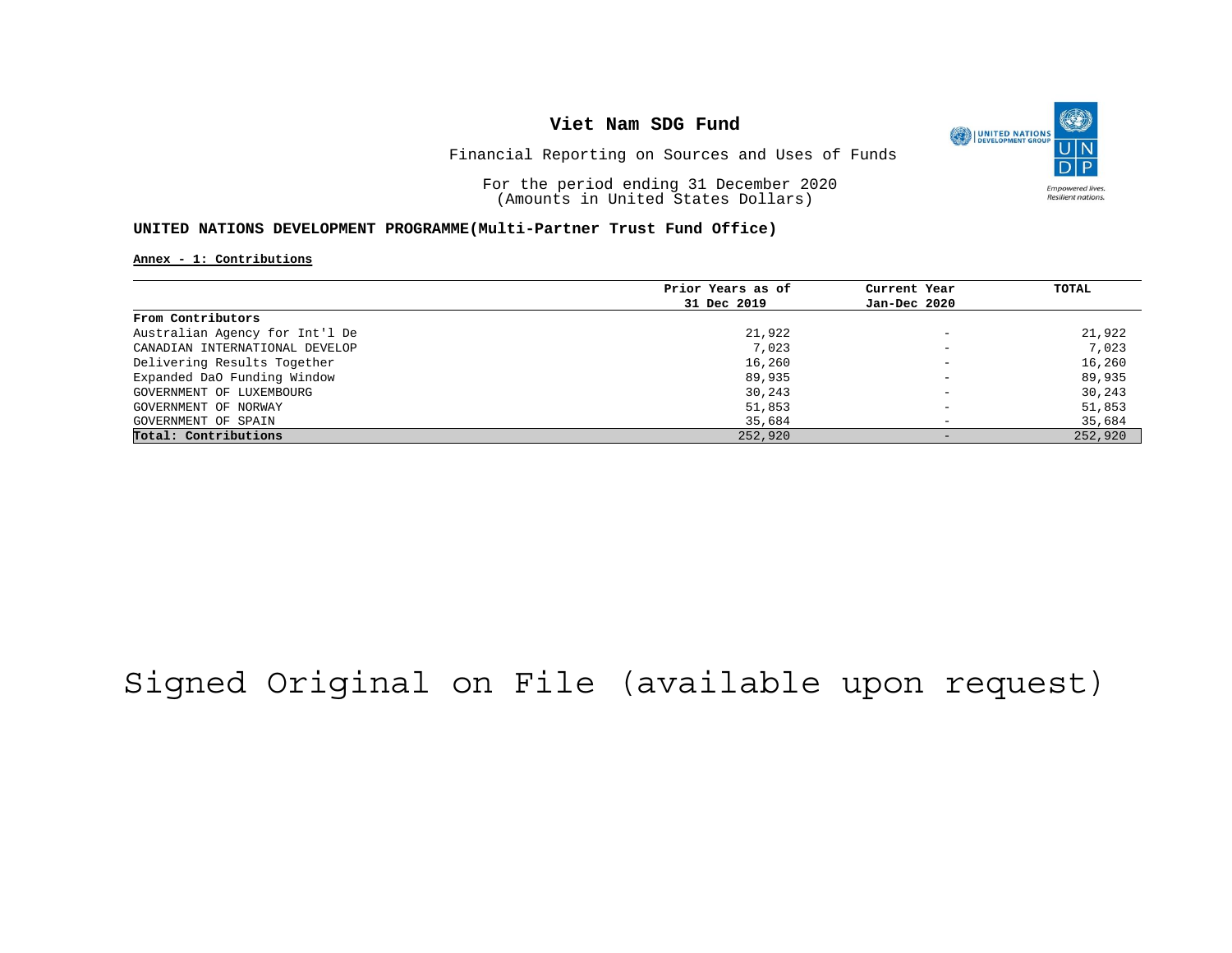

Financial Reporting on Sources and Uses of Funds

For the period ending 31 December 2020 (Amounts in United States Dollars)

### **UNITED NATIONS DEVELOPMENT PROGRAMME(Multi-Partner Trust Fund Office)**

**Annex - 2: Transfers**

|                                        | Prior Years as of<br>31 Dec 2019 | Current Year<br>Jan-Dec 2020 | <b>TOTAL</b> |
|----------------------------------------|----------------------------------|------------------------------|--------------|
| To Participating Organizations<br>UNDP | 120,904                          | 131,872                      | 252,776      |
| Total Transfers                        | 120,904                          | 131,872                      | 252,776      |

## Signed Original on File (available upon request)